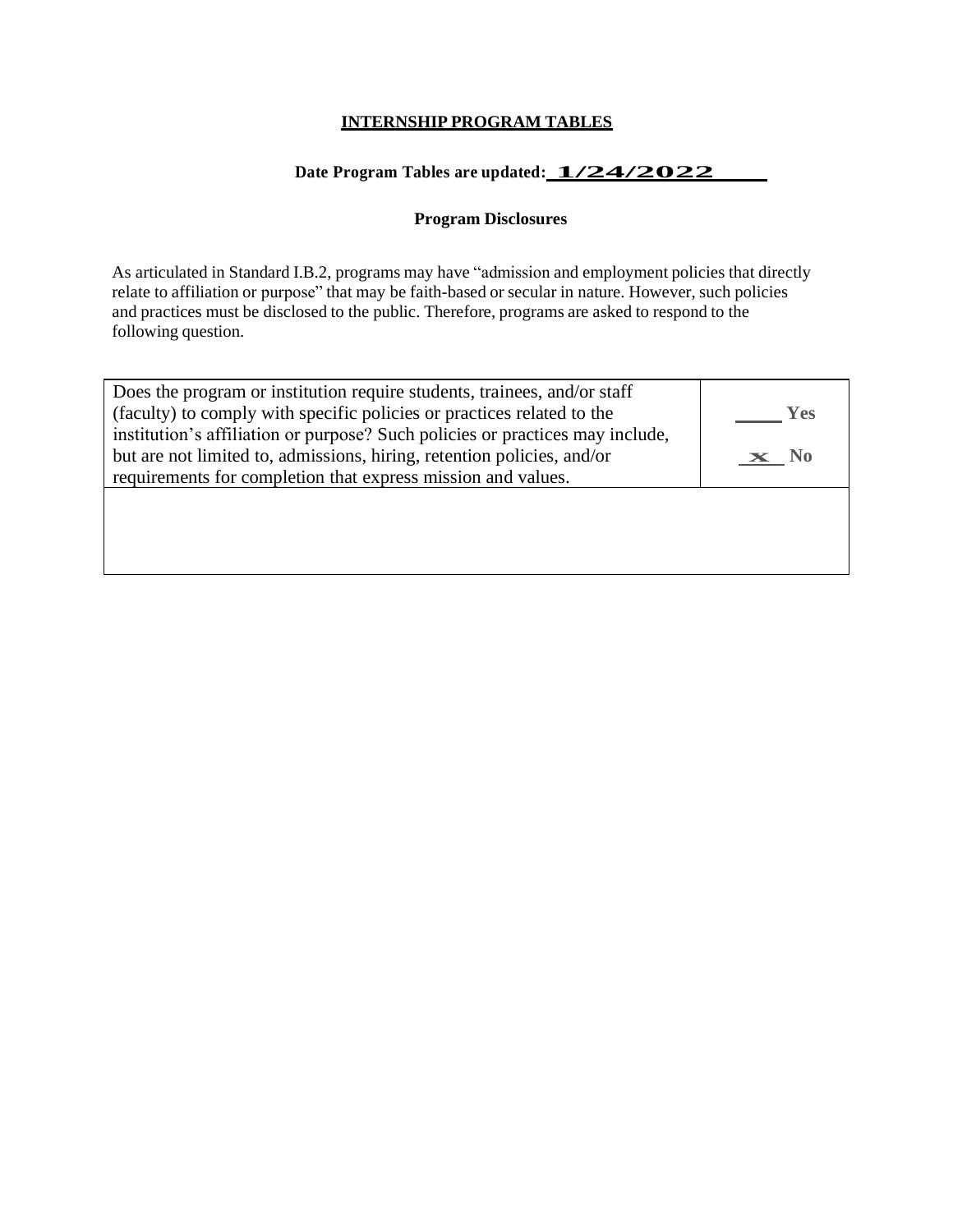#### **Internship Program Admissions**

### **Date Program Tables are updated: September 7, 2021**

**Briefly describe in narrative form important information to assist potential applicants in assessing their likely fit with your program. This description must be consistent with the program's policies on intern selection and practicum and academic preparation requirements:** 

We strive to recruit interns who are prepared to meet the challenges of this internship. As such, we seek interns who have a strong background in at least one of the following areas: developmental disabilities, pediatric neuropsychology, or pediatric psychology. Successful applicants are expected to possess training and experience that is consistent with Health Service Psychology. That is, we select interns who have didactic training and supervised experience in the nine Profession Wide Competencies. We attempt to recruit interns from doctoral programs that emphasize empirical, databased approaches to the practice of psychology. We expect that successful applicants have experience using the scientific literature to develop assessment and treatment strategies and we evaluate the applications accordingly. Particular attention is paid to the extent to which the applicant has received supervised practica experience with children and families in the areas listed above.

| Does the program require that applicants have received a minimum number of hours of the                                                                                                                                                                                                                                                   |                                                                                                                                                                                                                                                                                                                                    |  |  |
|-------------------------------------------------------------------------------------------------------------------------------------------------------------------------------------------------------------------------------------------------------------------------------------------------------------------------------------------|------------------------------------------------------------------------------------------------------------------------------------------------------------------------------------------------------------------------------------------------------------------------------------------------------------------------------------|--|--|
| following at time of application?                                                                                                                                                                                                                                                                                                         |                                                                                                                                                                                                                                                                                                                                    |  |  |
| $\mathbf{m}$ , $\mathbf{m}$ , $\mathbf{m}$ , $\mathbf{m}$ , $\mathbf{m}$ , $\mathbf{m}$ , $\mathbf{m}$ , $\mathbf{m}$ , $\mathbf{m}$ , $\mathbf{m}$ , $\mathbf{m}$ , $\mathbf{m}$ , $\mathbf{m}$ , $\mathbf{m}$ , $\mathbf{m}$ , $\mathbf{m}$ , $\mathbf{m}$ , $\mathbf{m}$ , $\mathbf{m}$ , $\mathbf{m}$ , $\mathbf{m}$ , $\mathbf{m}$ , | $\mathbf{v}$ $\mathbf{v}$ $\mathbf{v}$ $\mathbf{v}$ $\mathbf{v}$ $\mathbf{v}$ $\mathbf{v}$ $\mathbf{v}$ $\mathbf{v}$ $\mathbf{v}$ $\mathbf{v}$ $\mathbf{v}$ $\mathbf{v}$ $\mathbf{v}$ $\mathbf{v}$ $\mathbf{v}$ $\mathbf{v}$ $\mathbf{v}$ $\mathbf{v}$ $\mathbf{v}$ $\mathbf{v}$ $\mathbf{v}$ $\mathbf{v}$ $\mathbf{v}$ $\mathbf{$ |  |  |

| <b>Total Direct Contact Intervention Hours</b> | Yes, minimum of 300 hours |
|------------------------------------------------|---------------------------|
| <b>Total Direct Contact Assessment Hours</b>   | Yes, minimum of 300 hours |

#### **Describe any other required minimum criteria used to screen applicants:**

Applicants from APA- or CPA-accredited programs in clinical, school or counseling psychology with strong backgrounds in child clinical or pediatric psychology are preferred.

Comprehensive exams must have been passed by the application deadline, and the dissertation proposal must be defended by the start of the internship.

Immediately before the start of the internship year, a criminal and background check will be completed for each intern. In order to start the internship, the results from the criminal and background check must meet Johns Hopkins All Children's Hospital requirements for working with patients.

Applicants who are not U.S. citizens must be eligible for and receive a U.S. visa for the internship year.